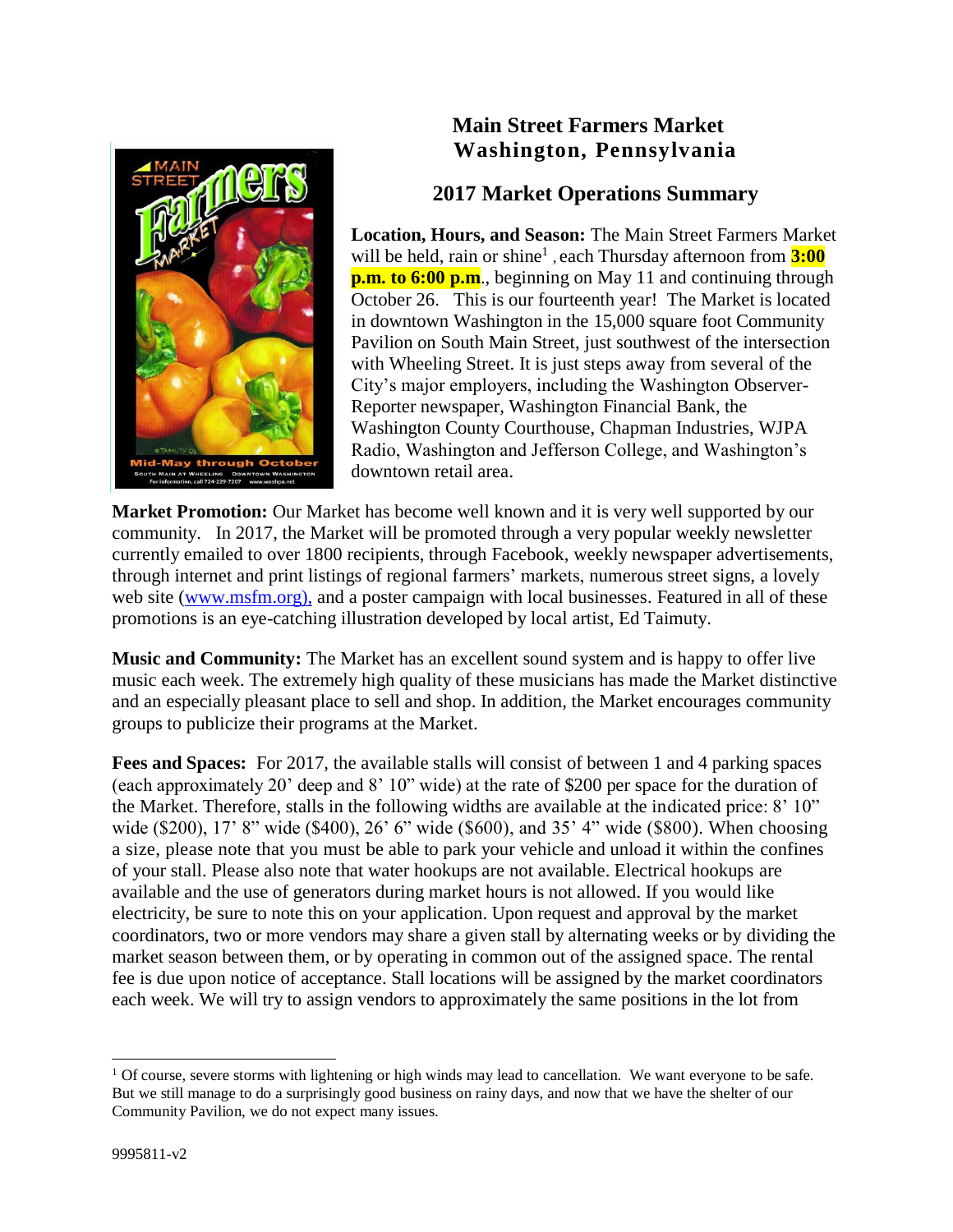week to week, but circumstances may require changes in vendor locations at the discretion of the market coordinators.

**Participation:** Vendors shall participate in at least 18 of the 25 Market days and are required to give advance notice when they cannot attend the Market so that the coordinators can better accommodate such absences.

**Choice of Vendors:** Vendors will be selected to provide shoppers with an appealing variety of high quality, locally grown or produced agricultural products and foods. However, the choice of specific vendors will be made in the discretion of Main Street Farmers Market, Inc. We may, in our discretion, add new vendors during the course of the season. We may also invite "visiting vendors" to fill one or more stalls reserved for that purpose or to replace missing regular vendors. Visiting vendors will be chosen, in our discretion, to increase the variety or enhance the mix of products offered at the Market. Please note, no vendor is entitled to exclusivity, and at the discretion of the Market organizers, more than one vendor may be permitted to sell a given product.

**Termination:** The Market will terminate in the discretion of Main Street Farmers Market, Inc.

**Operating Organization:** The Market is operated by Main Street Farmers Market, Inc., a nonprofit corporation. The primary contact for the corporation is Suzanne Ewing and you may reach her (and thereby the corporation) at:

> Main Street Farmers Market, Inc. 412-392-2069 (work) 724-223-5422 (home) info@msfm.org

**Deadlines:** Applications must be returned to the above address no later than March 15, 2017. Applicants will be notified of the status of their application by April 25, 2017. Fees will be due upon notice that an applicant has been accepted as a vendor. Checks should be made payable to "Main Street Farmers Market" and sent to the above address. The Market may, in its discretion, withdraw the acceptance of any applicant who has not paid his or her fees by April 30, 2017.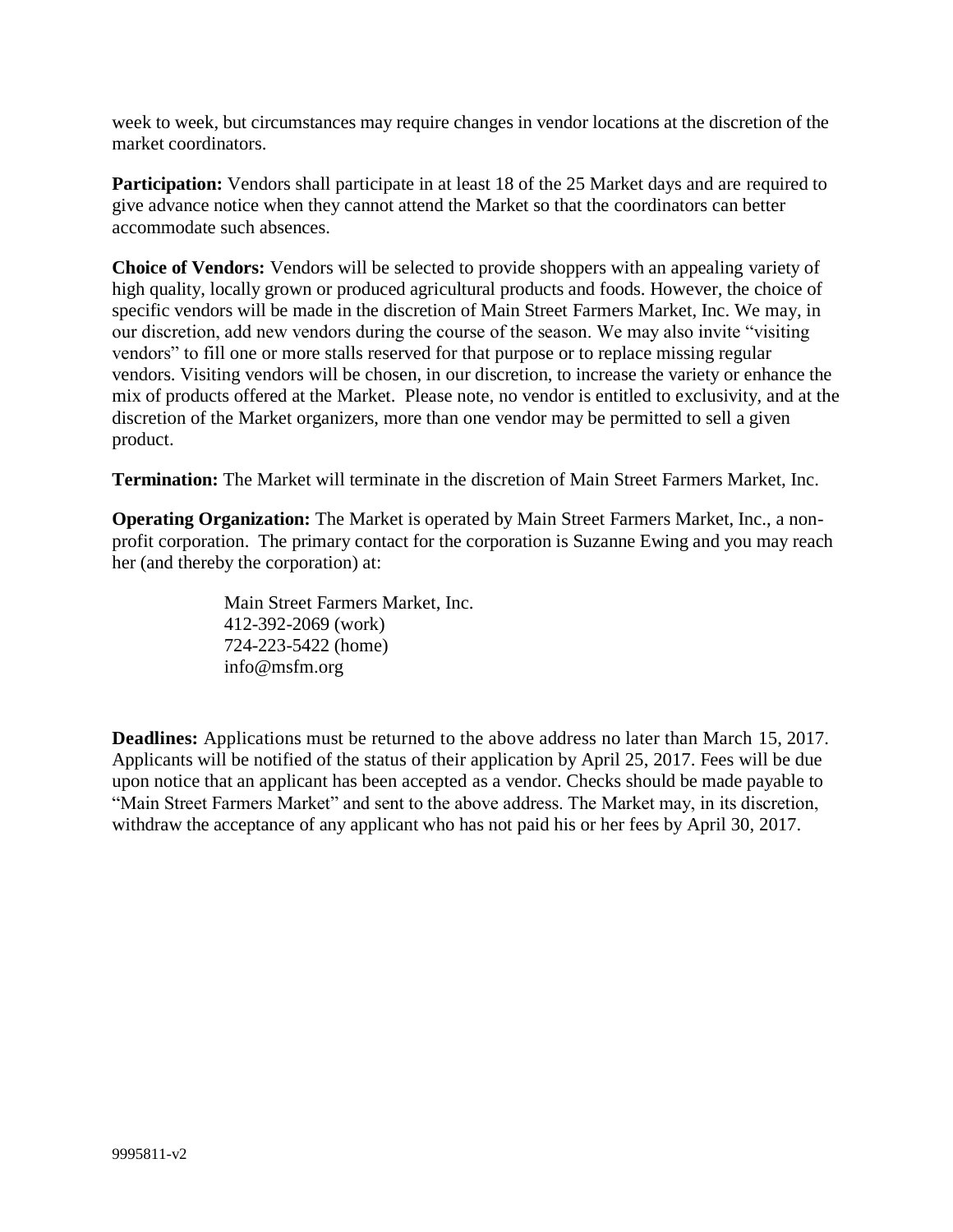## **Main Street Farmers' Market Washington, Pennsylvania**

### **2017 Rules and Regulations**

#### 1. **Qualifying Vendors and Products**.

(a) **Authorized vendors only.** Only those applicants who have properly applied for vendor status, have been accepted as vendors, and have paid their fees in accordance with the 2017 Market Operations Summary may sell at the Main Street Farmers' Market (hereafter "the Market").

(b) **Acceptable agricultural products.** Vendors may sell raw fruits, vegetables, meats, eggs, dairy products, live plants, cut flowers, honey, beeswax, and similar agricultural products which meet the following criteria.

(i) **Of high quality.** All agricultural products displayed by vendors shall be of the highest quality and freshness. Vendors must withdraw from display any product that, in the discretion of the Market coordinators, fails to meet this high standard. Upon request, the Market coordinators may, in their discretion, permit the sale of certain wholesome but second-quality agricultural produce, such as cider-quality apples, so long as those products are not prominently displayed.

(ii) **Self-grown or produced.** All products offered for sale at the Market shall be grown or produced by the vendor offering it for sale. Upon request, a limited exemption may be granted, in the discretion of the Market coordinators, permitting the sale of products grown or produced by others so long as the product otherwise qualifies as local and the actual grower or producer is clearly identified by the Vendor at his or her stand.

(iii) **Local.** All agricultural products offered for sale at the Market shall be grown or produced within a **100 mile radius of Washington, Pennsylvania**. Upon request, a limited exemption may be granted to each vendor, in the discretion of the Market coordinators, permitting the sale of one non-local product per market day when all the following conditions are met.

1) The non-local product does not compete with a similar local product being offered for sale at the Market. For example, anyone selling non-local peaches must cease selling them upon verbal notice that local peaches are now being offered for sale at the Market (although a vendor receiving such notice may continue selling the non-local produce for the rest of the market day on which he or she receives such notice).

2) The non-local product is clearly labeled as "NON-LOCAL" and its origin identified.

(c) **Acceptable "value added" products.** Vendors may also sell baked goods, jams, cheeses, smoked meats, grilled foods, soaps, and other prepared or "value added" products with the approval of Main Street Farmers Market, Inc. Approval of such products shall be in the discretion of the corporation but will include consideration of the extent to which the value added product improves the Market's product mix, the quality and desirability of the product, and the extent to which the product or the producer have local ties. All such products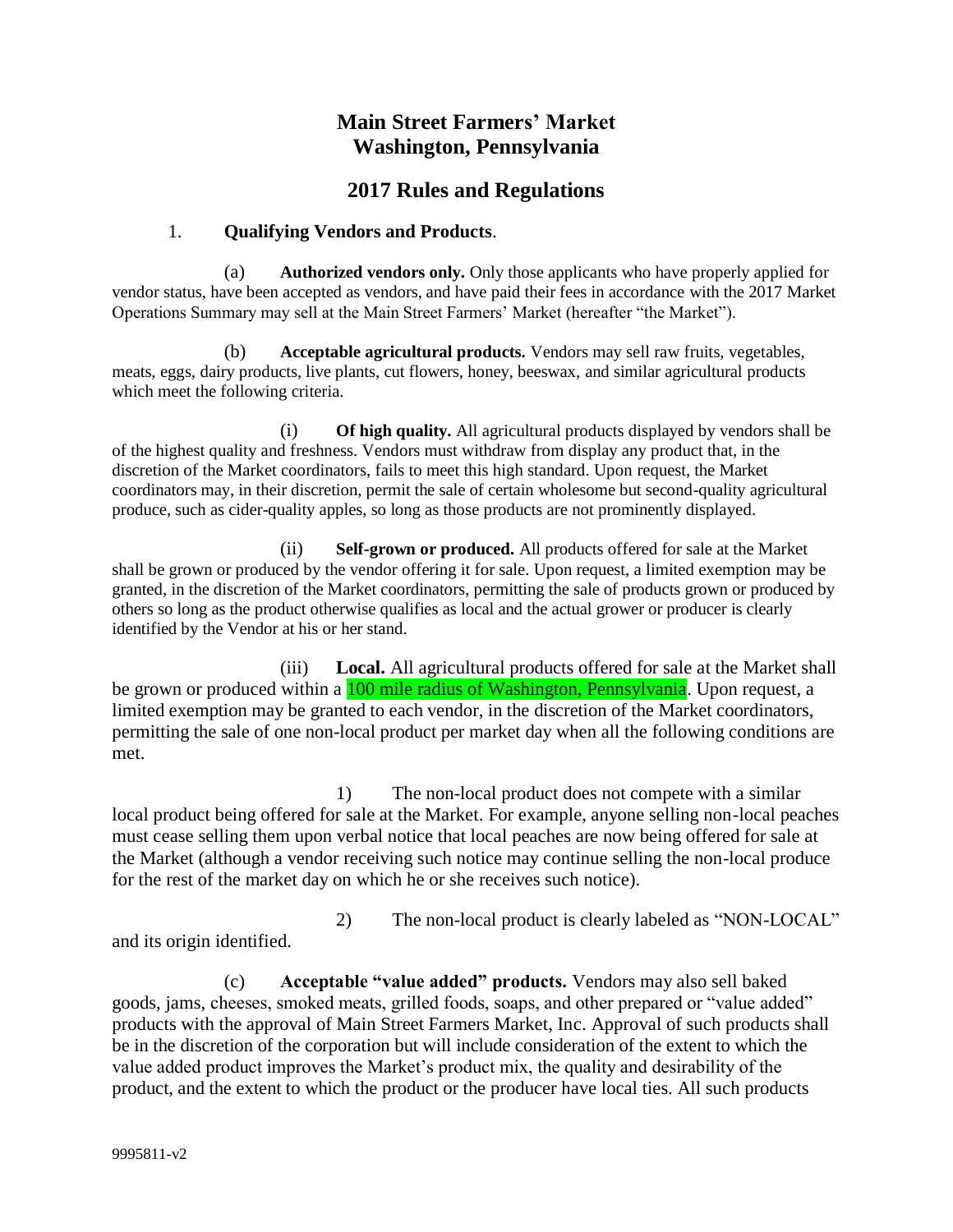must be wholesome and of high quality and must be prepared and served in compliance with all applicable health code regulations. Vendors must withdraw from sale any product that, in the discretion of the Market coordinators, fails to meet these high standards.

2. **Regulatory Compliance.** Vendors must comply with all local, state, and federal regulations that apply to their business. Those regulations include, without limitation, the following.

(a) Health code provisions and licensing. For those vendors offering prepared, but not prepackaged foods, please pay special attention to the utensil and hand washing facility requirements of the Pennsylvania Health Code.

- (b) Pesticide licensing and regulations concerning their safe use.
- (c) Scales approved by the area weights and measures officer.
- (d) Organic certification for products claimed to be organic.
- (e) Health, ingredient, and other labeling regulations.

(f) Liquor Control Board special event licensing (for those selling wine). Please note: if you are applying for such a permit, please ask us for a map of the Market lot and submit it with your application to the LCB. The LCB wants to know the market dimensions.

3. **Market Oversight.** The Main Street Farmers Market is a small market that owes much of its success to its mix of products and complimentary vendors. Main Street Farmers Market, Inc., hereafter "the corporation," will try to resolve issues of who may sell which particular products during the period of time vendors are being accepted for the coming year and may require particular vendors to forego the sale of particular products as a condition of their participation in the upcoming Market. Note, however, that the corporation makes no representation or warranty that any single vendor has the exclusive right to sell a given product or products. Nevertheless, if during the Market season, the corporation, in its judgment, determines that the sale of a particular product by a particular vendor is detrimental to the mix of products offered at the Market, or presents an unreasonable risk to consumers, the corporation may require that vendor to alter or suspend sales of that particular product. If a vendor affected by such a change feels they cannot continue at the Market without the proscribed product, that vendor may withdraw from the Market and receive a refund of his or her vendor fee, prorated for the amount of the Market season that the vendor actually participated in the Market. In order to maintain high quality at the Market, the Main Street Farmers Market organizers reserve the right to conduct site visits at vendors' farms and businesses, upon reasonable notice.

#### 4. **Operation of Vendor Stands.**

(a) Vendors must ensure that their stands are safe for the shopping public.

(b) Vendors must provide their own tables and must anchor them sufficiently with weights that they will remain safe and secure in windy conditions.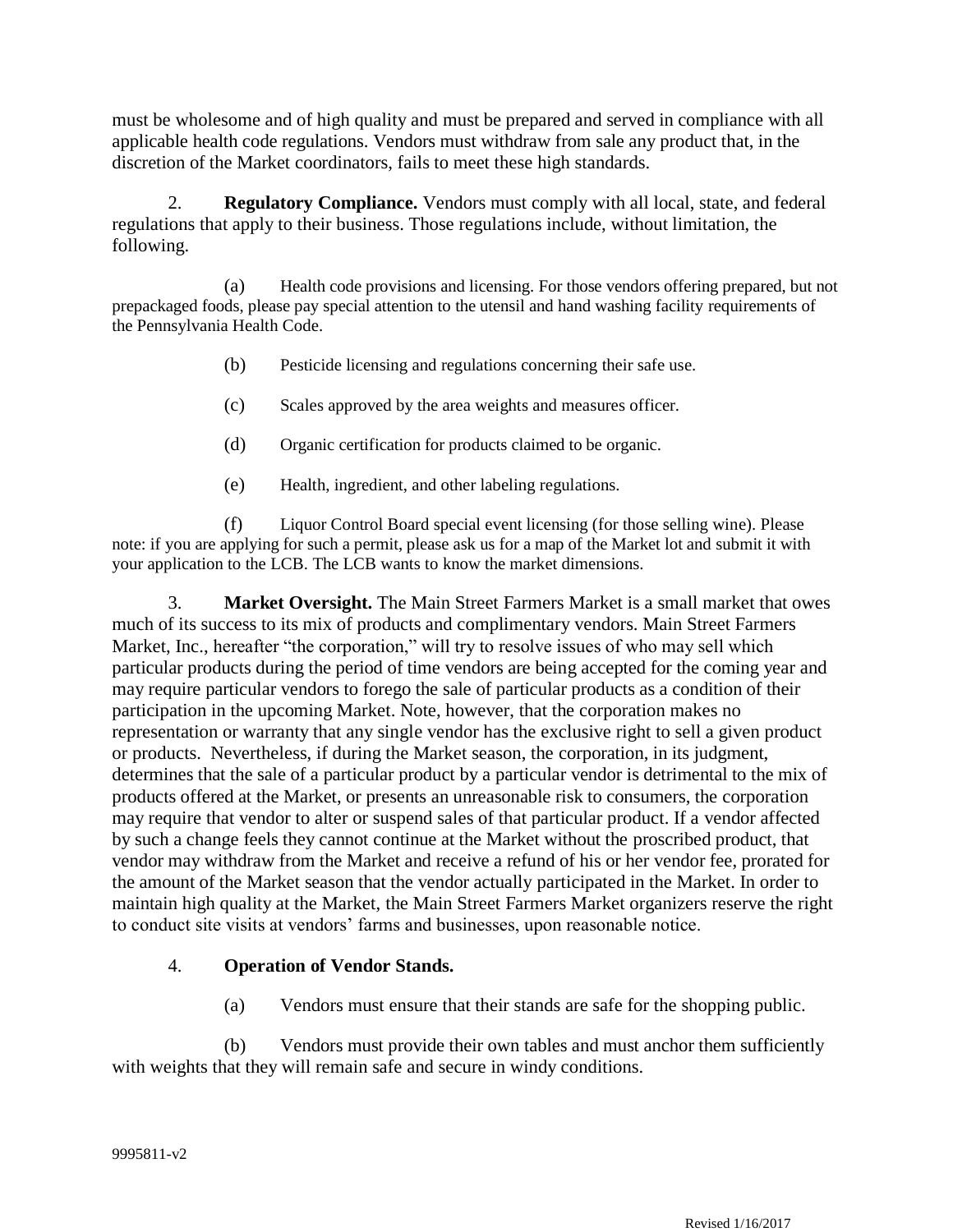(c) Vendors may enter the lot for set up at 1:00 and shall be fully set up by 3:00. However, vendors shall make no sales before the official opening bell.

#### (d) **Vendors who will not be attending a given market day shall notify the Market by telephone or e-mail no later than noon of that day. Such notice should be given to Ed Stout, market manager, at 724-263-8946 or info@msfm.org.**

(e) Vendors will be assigned to specific locations each week on a first-come, first-served basis by the market coordinators based upon the needs of the market that week. Vendors who arrive before 1:00 may be required to change their locations at the direction of the market coordinators.

(f) Each vendor must post a sign or placard in their stall that identifies them and the location of their farm or place of business.

(g) Vendors must display prices for all products being offered for sale.

(h) Vendors may not run generators during market hours.

(i) Vendors must sweep or otherwise clean the ground in and around their stalls and leave the Market lot in a clean condition. Any refuse from a vendor's market activities shall be removed by the vendor or deposited in the trash cans provided by the Market. Vendors must be out of the lot by 7:00 p.m.

(j) Vendors may park one vehicle within their designated stand, parallel to the curb. With the approval of the corporation and/or market coordinators, vendors with small vehicles may be permitted to park nose-in. That vehicle must fit within the stall the vendor has been allocated and must be able to be unloaded without encroaching on adjacent stalls. The driver of any such vehicle must comply with parking and driving instructions offered by the Market coordinators.

5. **Liability.** Vendors are required to carry commercial general liability, automobile, and workers compensation insurance and must produce evidence of these policies on request. If requested by Main Street Farmers Market, Inc., vendors must also name Main Street Farmers Market, Inc. as an additional insured on the general liability and automobile policies and produce certificates of insurance demonstrating compliance with these requirements. Vendors waive all rights or claims against the City of Washington and Main Street Farmers Market, Inc. together with their agents, officers, directors, volunteers, and employees, and shall indemnify such parties for any loss or claims arising from the vendor's participation in the Market.

6. **Amendment and Incorporation.** These rules and regulations may be amended from time to time by the corporation and are incorporated into the Application and Agreement.

7. **Violations and Sanctions.** Vendors who fail to comply with the terms of these rules and regulations may be suspended or disqualified from continued selling at the Market.

8. **Acceptance of Terms.** By applying to become vendors and by otherwise participating in the Market, vendors agree to be bound by these rules and regulations.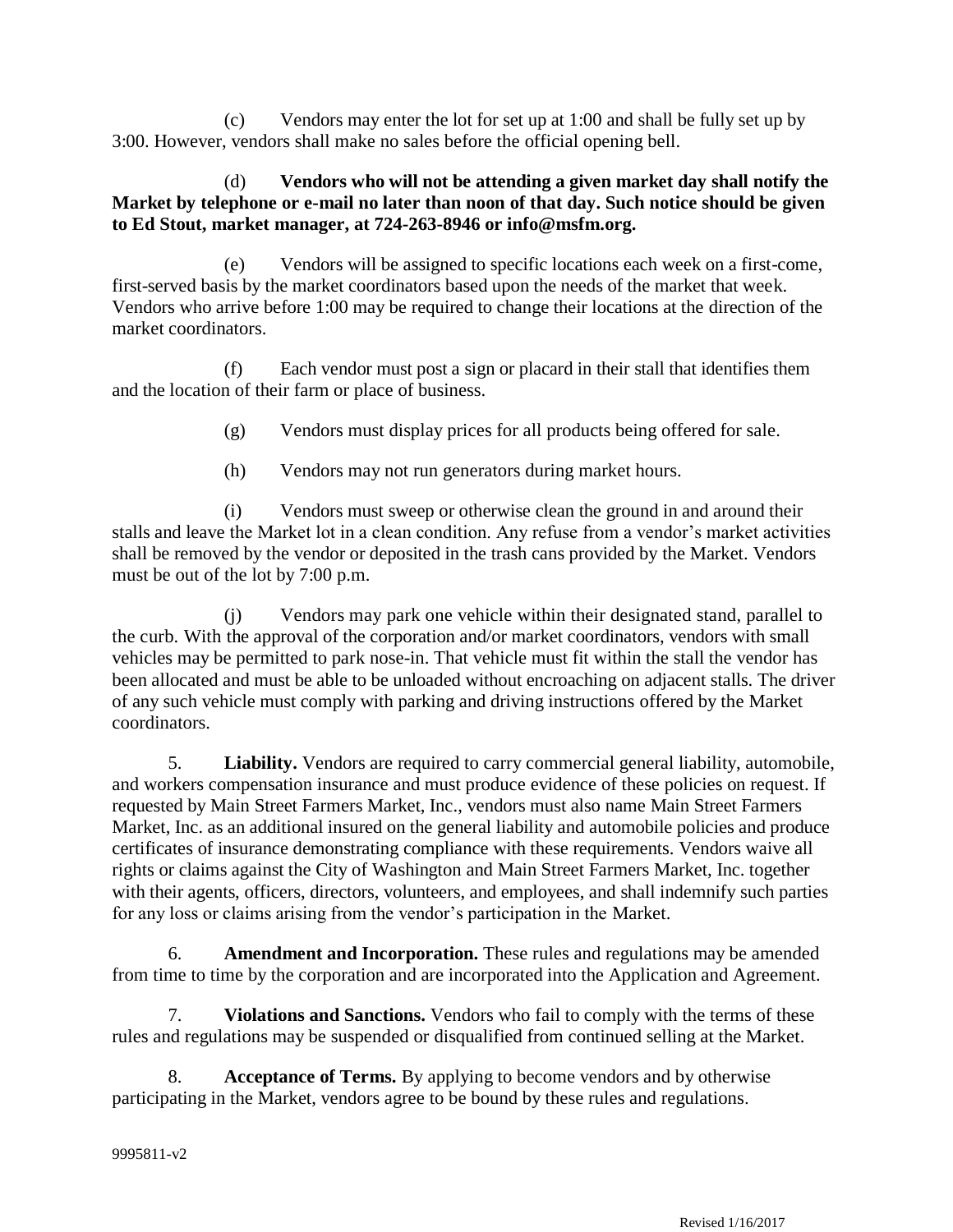#### **MAIN STREET FARMERS MARKET WASHINGTON, PENNSYLVANIA**

#### **2017 APPLICATION AND AGREEMENT FOR PROSPECTIVE VENDORS**

Name of applicant:

Farm/Business name:

### **PLEASE ANSWER ALL QUESTIONS COMPLETELY**

| Mailing address:                                                                                                                          | <u> 1989 - Johann John Stone, mars and deutscher Stone († 1989)</u> |  |
|-------------------------------------------------------------------------------------------------------------------------------------------|---------------------------------------------------------------------|--|
|                                                                                                                                           |                                                                     |  |
| Business phone:                                                                                                                           | Home phone:                                                         |  |
| Fax number:                                                                                                                               |                                                                     |  |
|                                                                                                                                           |                                                                     |  |
|                                                                                                                                           |                                                                     |  |
| Overall length of vehicle: (with unloading doors open) _________________________                                                          |                                                                     |  |
| Number of spaces requested (minimum of 1, maximum of 4): _______________________                                                          |                                                                     |  |
| Website address:<br><u> 1980 - Johann Stoff, deutscher Stoff, der Stoff, der Stoff, der Stoff, der Stoff, der Stoff, der Stoff, der S</u> |                                                                     |  |
| Other markets at which you expect to sell:                                                                                                |                                                                     |  |
|                                                                                                                                           |                                                                     |  |
|                                                                                                                                           |                                                                     |  |

#### **Agreement to terms of the 2017 Market Operation Summary and the 2017 Market Rules and Regulations:**

I have read the 2017 Market Operations Summary and the 2017 Market Rules and Regulations (which are incorporated here by reference) and understand that submitting this application I hereby accept the terms set forth there. By submitting this application, I further certify that the products I intend to offer for sale qualify as "**acceptable products,**" "**of high quality**," "**selfgrown or produced**," and "**local**" under the terms set forth in the Market Rules and Regulations. I further agree that if I wish to sell any products under the limited exceptions permitted under those definitions, I will seek advance approval for such sales.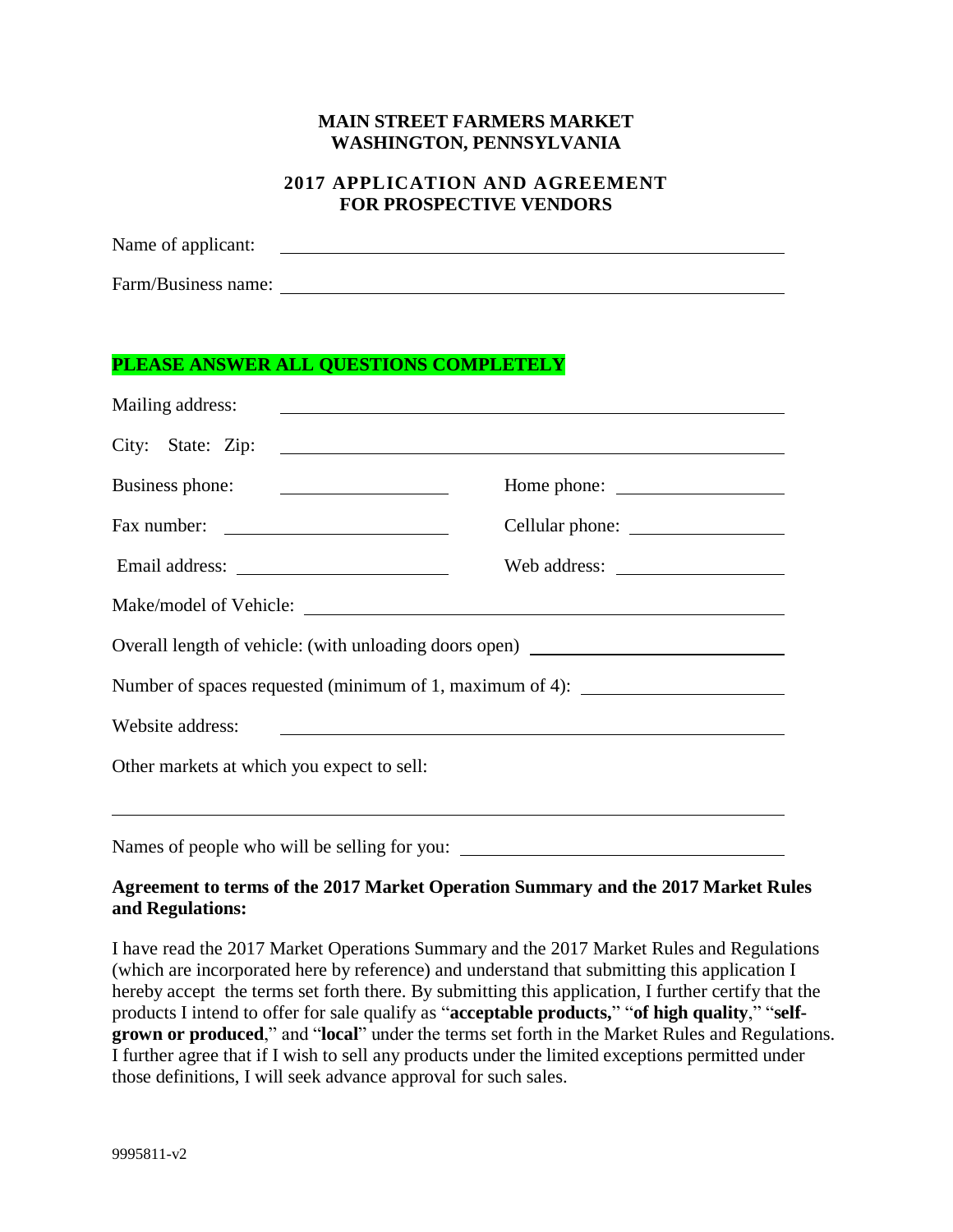I have attached a product list for 2017 that generally describes the products I will sell at the Market and a general description of the time period I will offer such products for sale. *Participants must have an approved application and product list describing what is being sold at the Main Street Farmers Market on file with Main Street Farmers Market, Inc. prior to participating in the Main Street Farmers Market.*

I understand that this is an application only, and that Main Street Farmers Market, Inc. has sole discretion in deciding who are selected as vendors.

*For vendors of prepared foods only:* I understand that I must contact the Pennsylvania Department of Agriculture and obtain the appropriate license and approval of planned sanitation measures.

If my application is accepted, I would like the number of spaces requested above at the rate of \$200 per space. I understand that the assignment of stall locations lies in the discretion of the Market coordinators and the location of my stall within the Market may vary from time to time.

Signature: Date:

#### **Deadline for Application: March 15, 2017.**

Please return this Application and Agreement to:

**Main Street Farmers Market, Inc. 400 Cove Road, Washington PA 15301 412 392-2069, info@msfm.org**

Checks (which will be due upon acceptance) should be made payable to the "Main Street Farmers Market" and received at the above address by no later than April 30, 2017.

|                   | For office use only:                                   |  |
|-------------------|--------------------------------------------------------|--|
|                   |                                                        |  |
|                   | Date applicant accepted: Spaces allowed: Date notified |  |
| Payment received: |                                                        |  |
|                   | Date notified:                                         |  |